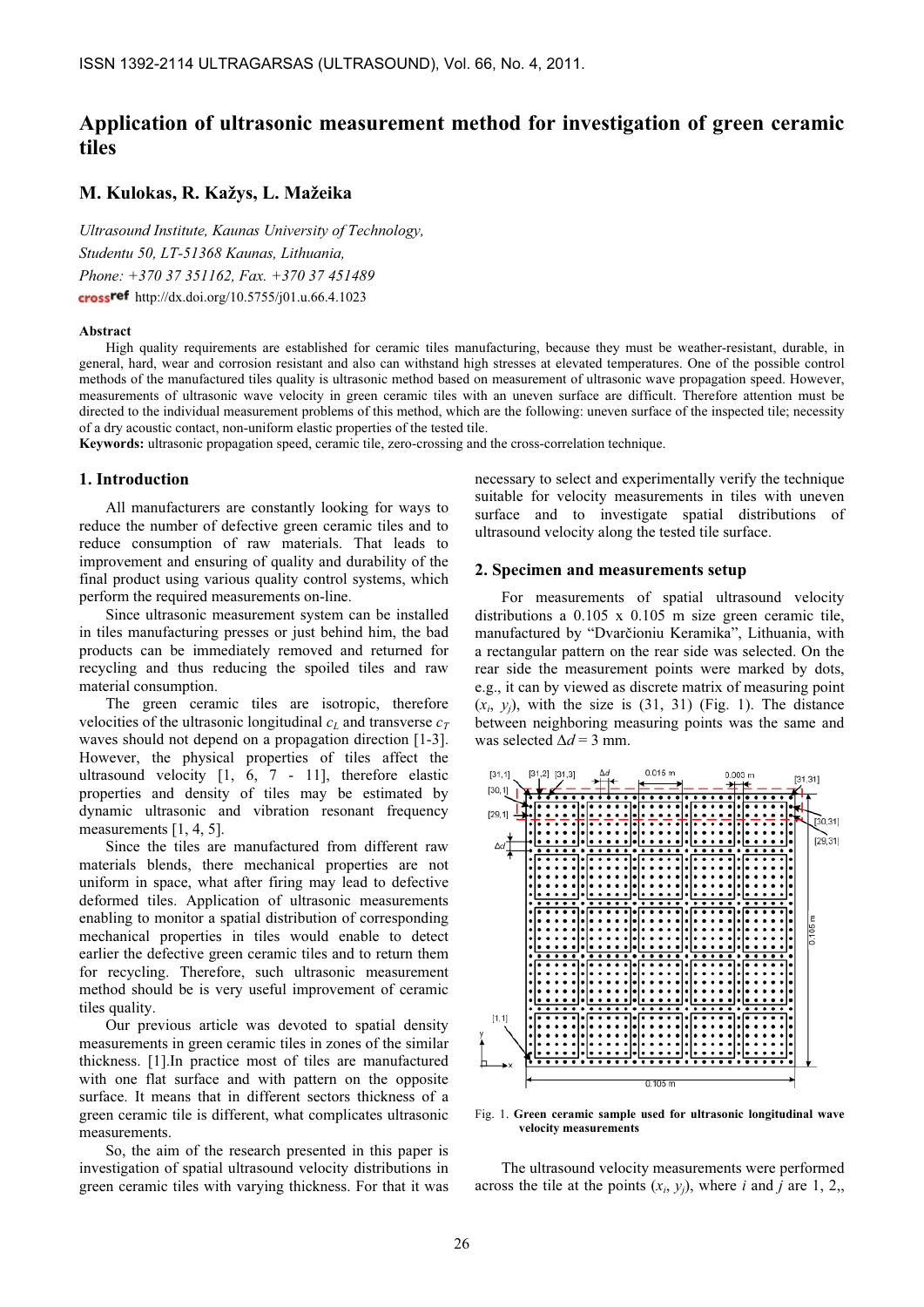$N$ ; N is the number of measurements positions along x and  $\nu$  axis.

The block diagram of the experimental set-up used for measurements is presented in Fig.2. In the previous article devoted to ultrasound velocity measurements in green ceramic samples we have used two identical ultrasonic transducers with a flat surface, which were pressed to tile surfaces in the zones with a similar thickness using a dry acoustic contact between the ultrasonic transducers and the tile [1].

In this case, for ultrasound velocity measurements were used two ultrasonic transducers developed in Ultrasound Institute of Kaunas University of Technology with different acoustic contact zones- for a flat tile surface the transducer with a flat front surface, for the rear side with a pattern the transducer with the point-type contact zone (Fig.2). Such approach was necessary because the thickness of the tile in these zones is quite different.

The diameter of the bigger transducer with a flat contact surface, which was used as a transmitter, was 25 mm. The transducer with a small contact surface (<1mm) was used as a receiver and was placed on the rear side of the tile. The frequency of both transducers was 1.0 MHz



Fig. 2. The set up of ultrasonic measurement system for investigation of longitudinal ultrasonic wave's propagation in green ceramic tiles [12]

For measurements ultrasonic pulse throughtransmission technique was applied. During measurements a dry acoustic contact between ultrasonic transducers and the ceramic sample was used, because otherwise properties of the sample will be affected by a liquid, usually used for acoustic coupling. In order to obtain spatial distributions of ultrasound velocities, measurements were subsequently performed at different marked measurement points  $(x_i, y_i)$ .

At each point the tile thickness  $h(x_i, y_i)$  was measured by a micrometer and the ultrasonic wave propagation time  $t(x_i, y_i)$  was measured by the ultrasonic measurement system ULTRALAB developed in the Ultrasound Institute, Kaunas University of Technology. Ultrasonic velocity values were calculated at each point:

$$
c(x_i, y_j) = \frac{h(x_i, y_j)}{t(x_i, y_j)}.
$$
 (1)

# 3. Ultrasound velocity measurements

The ultrasonic signals used for measurements are presented in Fig. 3. For the propagation time

measurements the zero-crossing [1, 13 - 19] and the crosscorrelation [1] methods at the laboratory conditions may be applied. Both algorithms were described in detail in our paper [1].



Fig. 3. Ultrasonic signals used for measurements: 1 - the reference signal, 2 – the signal transmitted through the sample, but shifted back in the time domain using the delay time estimated according to the zero-crossing technique; 3 - signal transmitted through the sample, but shifted back in the time domain using the delay time estimated using the cross-correlation technique

Measurements by both methods were performed in the rectangular tile sector marked by a dashed line, e.g., (1-30, 29), (1-30, 30) and (1-30, 31) (Fig. 1). First of all the sample thickness  $h(x_i, y_j)$  was measured at all measurement points by a micrometer with an uncertainty 0.01mm. Then at the same points the propagation time  $t(x_i, y_i)$  of a longitudinal ultrasonic wave was measured with an uncertainty 12ns by using the computerized measuring system.

Each measurement result of the ultrasonic wave propagation time  $t(x_i, y_i)$  was recorded in a computer memory and then using the measured tile thickness the ultrasound velocity of  $c(x_i, y_i)$  using Eq.1 was estimated.

Each value of  $c(x_i, y_i)$  was recorded in a computer memory and was displayed as a spatial velocity distribution of  $c(x_i, y_i)$  using the coordinate system related to the tested tile (Fig.1).

The measurement results are presented in Fig.  $4 - 6$ . The obtained results clearly show that the spatial distribution of ultrasound velocity  $c(x_i, y_i)$  in the sample is not uniform, what indicates that distribution of mechanical properties and, particularly of the density, is not uniform as well. Let us compare the results obtained by the zerocrossing and the cross-correlation techniques.

In Fig.4- 6 measurement results obtained by both methods are presented. The differences between those two methods are shown in Fig. 7. From the results obtained follows that there is no essential differences, except some systematic shift, which may be eliminated by a calibration. For example, the average ultrasound velocity in the sector of the tile (1-30, 31) using zero-crossing technique is equal to 1250 m/s. Correspondingly, when using the crosscorrelation technique the average ultrasound velocity is 1230 m/s. Similar results are obtained in neighboring sectors of the tile (1-30, 30) and (1-30, 29). The average ultrasound velocity in those sectors obtained by the zerocrossing technique is the same and equal to 1250 m/s. The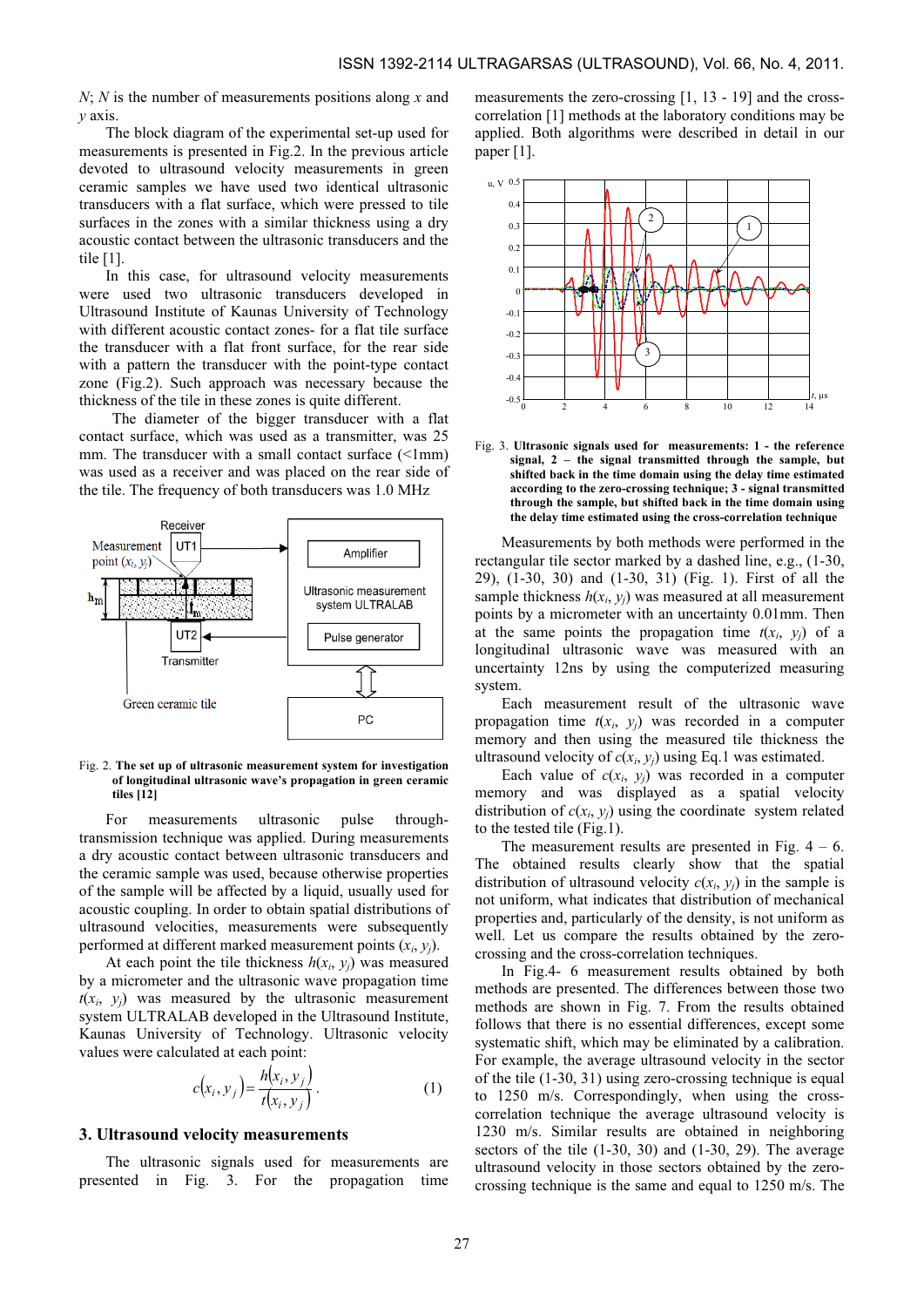cross-correlation technique in the same sectors gives slightly different ultrasound velocity values- 1218 m/s and 1215 m/s. It is possible to conclude that in a laboratory conditions both methods demonstrate a similar performance. On the other hand, in the case of in-line measurements the cross-correlation technique should be<br>more preferable due to a better noise more preferable due to a better noise robustness.



Fig. 4. The ultrasonic longitudinal wave velocity measurements on line (x, y) respectively in sectors of the tile (1-31, 31): ooo results obtained in the sample using the zero-crossing technique; \*\*\* - results obtained on the sample using the cross-correlation technique

The results presented in Fig.4 - 7 show slow and fast spatial variations of ultrasound velocity  $c(x_i, y_i)$  along the tile. The results obtained indicate that these variations are not measurement errors, but are due variations of mechanical properties in the tile, because there is no essential difference obtained by two different measurement techniques (Fig. 7). The slow variations are very likely to corresponding density  $\rho(x_i, y_i)$  variations in the tile.

The ultrasound velocity variations in the sector (1-30, 31) are  $\pm(16-17)$  m/s with respect to the average ultrasound velocity independently on the measurement method (Fig. 4).



Fig. 5. The ultrasonic longitudinal wave velocity measurements on line (x, y) respectively in sectors of the tile (1-31, 30): ooo results obtained in the sample using the zero-crossing technique; \*\*\* - results obtained on the sample using the cross-correlation technique



Fig. 6. The ultrasonic longitudinal wave velocity measurements on the line (x, 29) respectively in the sector of the tile (1-31, 29): ooo results obtained on the sample using the zero-crossing technique; \*\*\* - results obtained on the sample using the crosscorrelation technique

In the neighboring sectors of the tile (1-30, 30) and (1- 30, 29) spatial variations of the ultrasound velocity obtained by the zero-crossing and the cross-correlation methods are similar and equal to  $\pm(12-13)$  m/s (Fig.5 and 6).

Since the ultrasound velocity  $c(x_i, y_i)$  measurements are performed in sectors with different green ceramic tile thickness, therefore the differences of ultrasound velocity values between adjacent measurement points were analyzed also. In this case the  $c(x_i, y_i)$  value differences along the two lines  $(1-31, 30)$  and  $(1-31, 29)$  were determined between the neighboring measurement points located at two different lines-  $v=29$  and  $v=30$ . So determined ultrasonic wave propagation velocity differences at sectors of the tile ((1-31, 30) and (1-31, 29)) are presented in Fig. 7, with allows to determine the differences between the measured values  $c(x_i, y_i)$  along the axis y also.



Fig. 7. The difference between the ultrasonic longitudinal wave velocity measurements along the lines (1-31, 30) and (1-31, 29) in the marked sector of the tile: ooo - results obtained using the zero-crossing technique; \*\*\* - results obtained using the cross-correlation technique